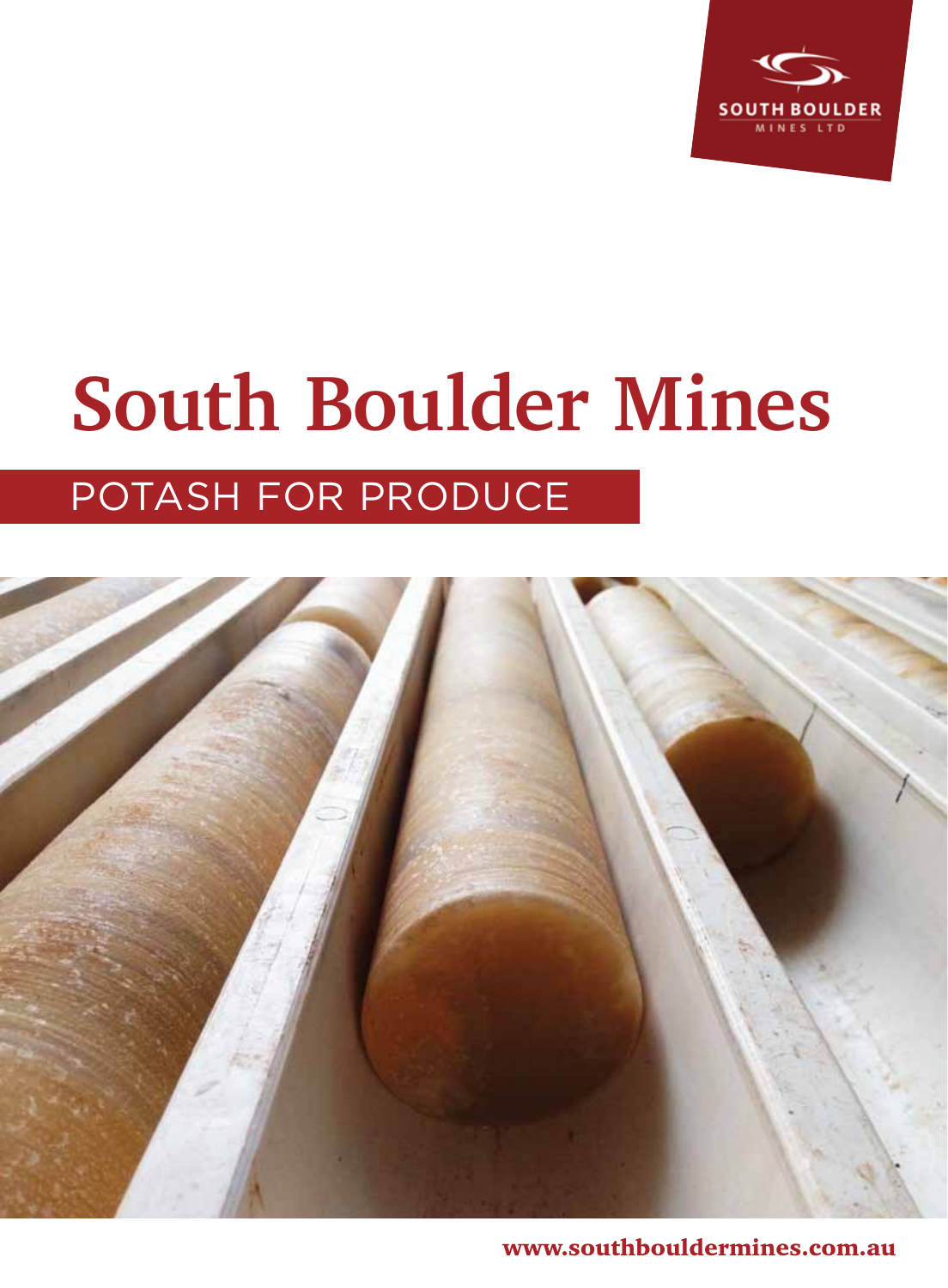

# PRODUCE POTASH FOR

*The Colluli Project, an equal joint venture between South Boulder Mines and the Eritrean National Mining Company (ENAMCO) is a unique potash resource that will help feed the world*

### South Boulder Mines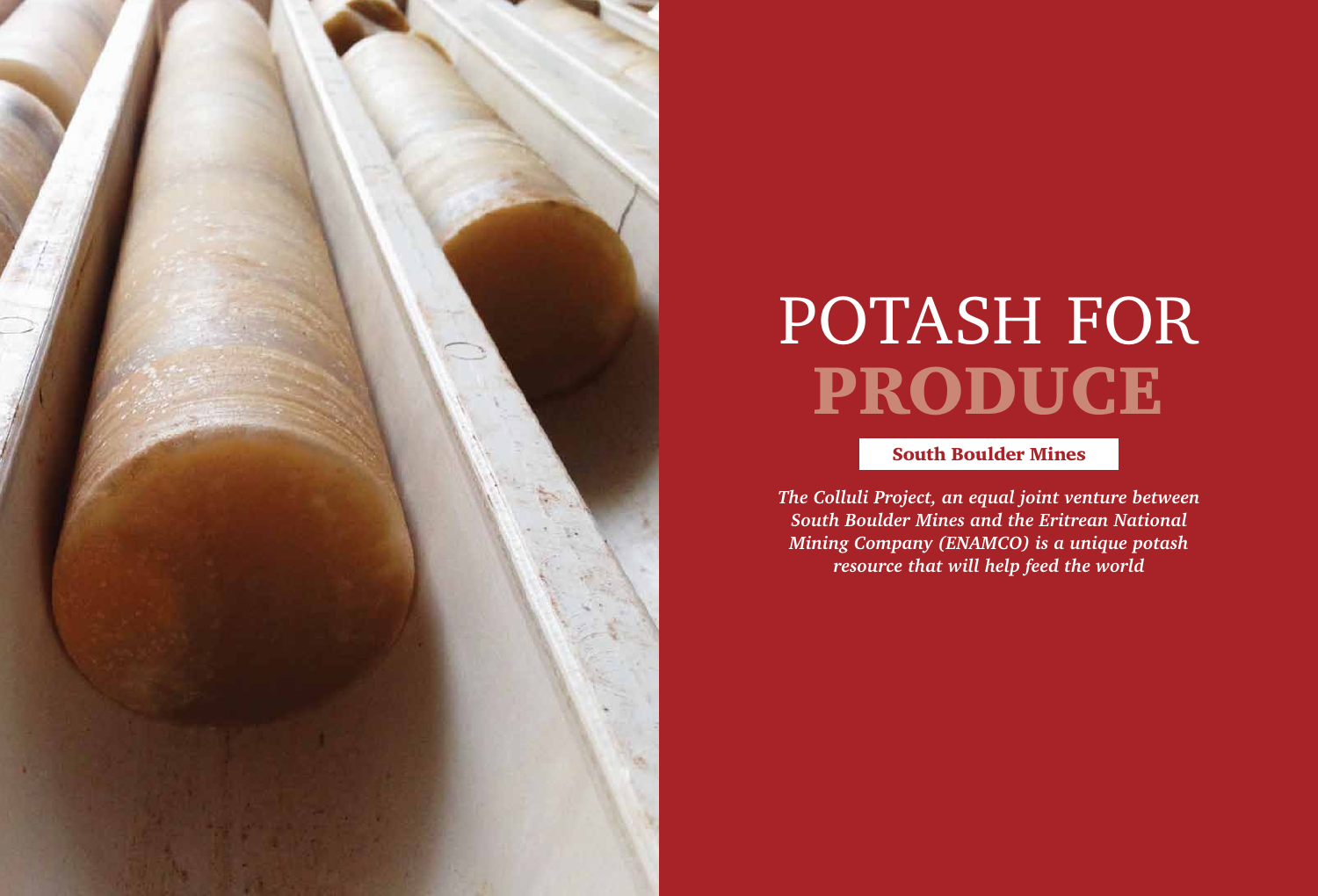The market for potassium fertilisers, or potash, is currently around 60 million tonnes. Demand is forecast to grow at

approaching five percent per annum, much faster than nitrogen and phosphorus based fertilisers. It was this fact that attracted the attention of South Boulder Mines' founder and Australian entrepreneur Liam Cornelius. The ASX listed company he founded in 2003 had gold and nickel exploration interests, and in 2007 it acquired some tenements in the Pilbara region of Western Australia to gain an initial foothold in the potash market. Its focus on potash, however, was sharpened in 2009 when, following careful research into the characteristics of the Danakil Depression that straddles Ethiopia and Eritrea, it was granted exploration tenements for the Colluli concession in southern Eritrea.



here's no arguing with the fundamentals. Growing populations, reduction in arable land, changing dietary preferences, climate change and the escalating demands of emerging economies have placed food security at the top of the political as well as the economic agenda. World population is growing by some 75 million every year. By 2050 almost 9.3 billion people are expected to inhabit the earth. Food production will have to increase by almost 50 percent to feed them, and this means a huge global demand for fertilisers, already forecast to reach 190 million tonnes by 2016. T

Colluli is an extensive, 400 square kilometre resource. Drilling that started in 2010 has established that it contains more than a billion tonnes of potassium bearing salts. Subsequent to this, the company set about disposing of its other assets, spinning out the gold and nickel tenements into a separate company, Duketon Mining, and putting all its efforts into developing Colluli. South Boulder's present CEO Paul Donaldson, a vastly experienced mining professional with more than 20 years' experience at BHP Billiton, who had joined as Chief Operating Officer, had been attracted by the market potential for potash and the ideal location of Colluli to supply the product to key markets in Australasia, India and southern Europe as well as the sheer size

of the resource, "The Colluli resource is the shallowest known potash deposit in the world: mineralisation starts at 16 metres and it runs down to about 140 metres so it is perfect for open cut mining which is much cheaper than developing an underground mine. Open cut mining also gives very high resource recovery relative to underground and solution mining methods used for potash mining."

However he felt the original plan did not take full advantage of the way the deposit is composed. "The strategy had been to build a flotation circuit, bring the top level sylvinite into production of potassium chloride and then deal with the ancillary polysulphate, carnallite and kainite resources at a later point," he explains. "The problem with that

*"The Colluli resource is the shallowest known potash deposit in the world: mineralisation starts at 16 metres and it runs down to about 140 metres so it is perfect for open cut mining"*

#### South Boulder Mines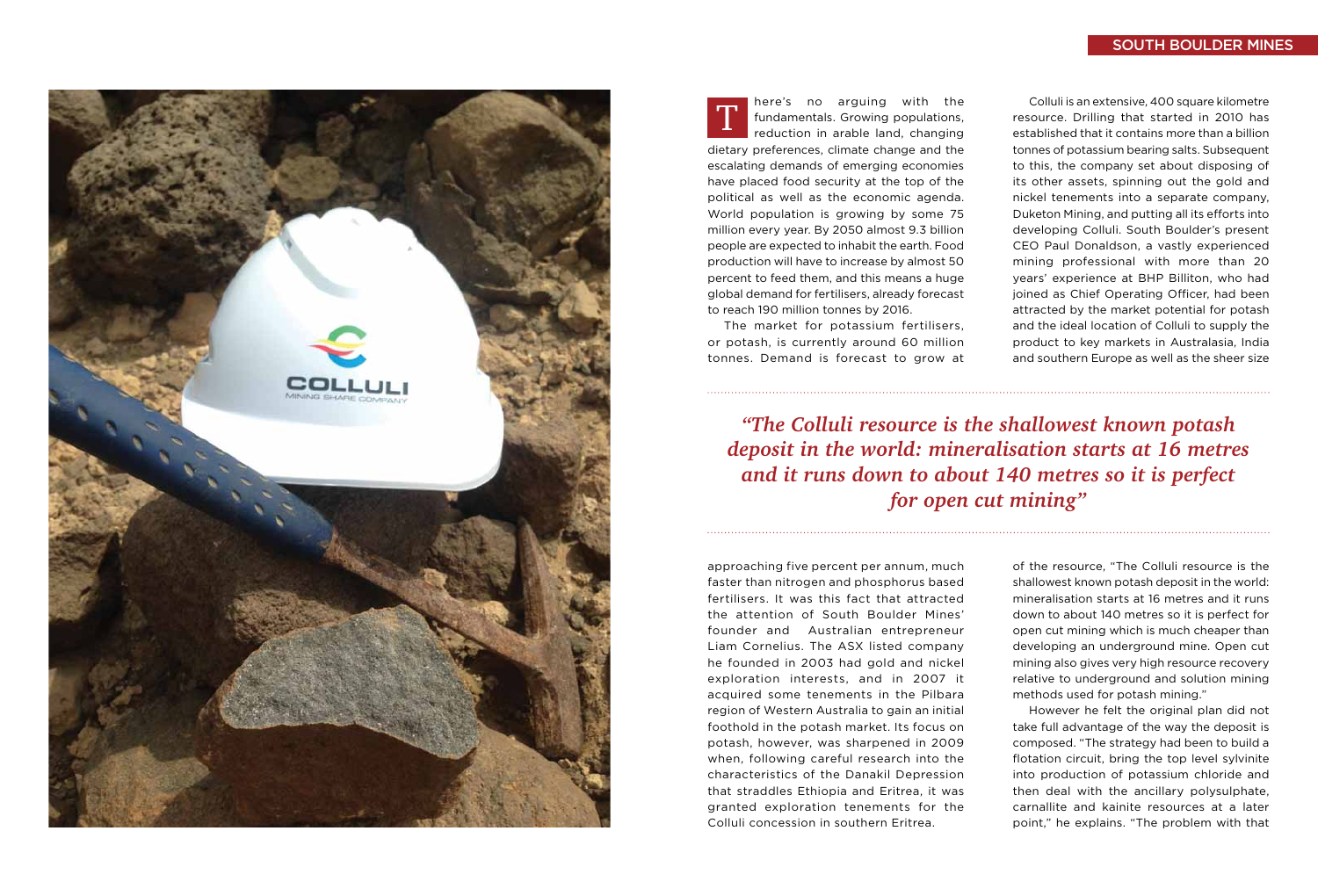approach was that top salt is only 16 percent of the resource. With a resource covering such a big land area, you could end up with very high mining costs. So the economics of the project did not look as attractive when potash prices declined back in early 2013." At this point the company went through a restructuring from which Donaldson emerged as CEO from his Chief Operating Officer position, embarking on a new development path that involved full resource utilisation and at the same time shifting the production focus from potassium chloride to potassium sulphate.

Though potassium chloride is in widespread demand, it is not suitable for every kind of crop. Potassium sulphate (referred to as Sulphate of Potash or SOP) is used in crops that are sensitive to chloride or fertiliser burn, like coffee, tobacco, pineapple, avocado and many other fruits, or where sulphur is deficient. "We found that the combination of salts that we had in the resource is highly favourable for the low cost production of potassium sulphate rather than potassium chloride," he says. The bottom line is that potassium sulphate creates a premium potash fertiliser that sees a price premium in the market - and there are limited production centres globally. "We use a very simple liberation and flotation process, simply mixing the kainite with other salts: under ambient conditions you then get a conversion that takes it to potassium sulphate. We have validated this with our metallurgical test program." This is something that cannot be done by most other producers, since it is rare to have the right combination of salts in a single resource - and where that does

#### South Boulder Mines



*"We found that the combination of salts that we had in the resource is highly favourable for the low cost production of potassium sulphate rather than potassium chloride"*

happen the salts are usually held in brine, which contains about a tonne of water that has to be evaporated to obtain around five kilogrammes of potassium.

Because the resource is so shallow, it can all be dug out and is immediately ready to enter the flotation circuit. This is another advantage Colluli has over kainite resources that occur deep underground. In those cases the only way to obtain it is solution mining, however kainite

is difficult to dissolve and in these conditions requires either heat or a long period of saturation. Kainite represents approximately 60 percent of the Colluli resource with the remaining salts consisting of sylvinite and carnallitite which are commonly used for the production of potassium chloride.

On this basis Colluli embarked on a completely new development path. The potassium chloride path was abandoned in favour of the premium product, though it always has the option to make the former in the future. Since one of the key differences of the Colluli resource relative to operations producing potassium sulphate from brines, is that the salts exist in solid form and therefore do not require evaporation to produce the feed for the processing plant, this

substantially reduces the overall footprint required, reduces land disturbance and environmental impact, reduces the amount of double handling of raw materials, and most importantly gives reliability of product delivery, as production rates are not significantly impacted by ambient conditions. Salts from the Colluli resource will simply be mined, stockpiled to the allocated areas and fed directly to the processing plant. The





#### **16-140 metres** Depth of the Colluli resource

**1 billion tonnes** Potassium

salts identified at Colluli

#### **Did you know?**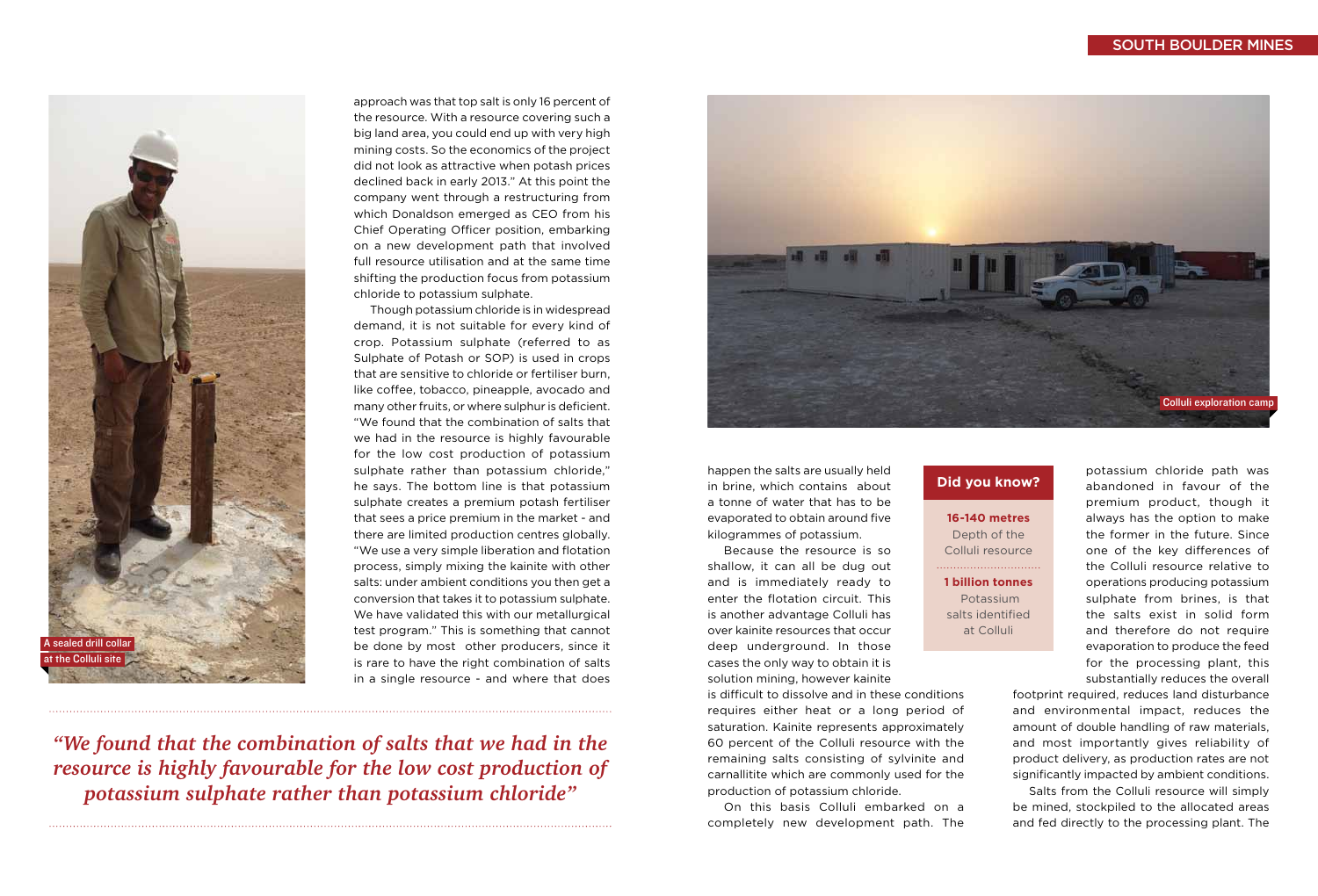change in approach has allowed the company to scale back its development plan radically, from \$800 million to the anticipated region of \$350 million. The operational costs and procurement strategy is being further refined, he says, to bring capital and operating costs down to a fundable level that mitigates the risks of safety in an emerging mining jurisdiction and balances capital outlay against resource risks, he adds.

The resource is 180 kilometres from the well-established port of Massawa, a town of around 30,000 inhabitants which has four working berths handling bulk and container



#### South Boulder Mines

*"The resource is 120 metres below sea level, and most of the process water is in fact seawater that we will pipe from the coast under gravity"*

traffic. Massawa is connected to the country's second port via a 500 kilometre coastal highway that runs south from Massawa to Assab the second port. The Red Sea is one of the world's busiest shipping routes. Colluli's planned ship loading facility at Anfile Bay provides deepwater access suitable for loading up to Panamax size vessels. Massawa port itself is Eritrea's primary import-export facility and will form a key part of the consumables supply chain for the Colluli operation. The port currently exports over 250,000 tonnes of copper concentrate from existing mining operations. Massawa also represents the local recruitment pool for Colluli. Employees will be bussed to the site.

The resource itself is extremely flat and free of vegetation. Roads will be improved as the project progresses, says Donaldson. Generators are being used for the exploration work, however on-site power generation will have to be built for the plant construction and operational phases. Though it is an arid region, water should not be a problem, he believes. "The resource is 120 metres below sea level, and most of the process water is in fact seawater that we will pipe from the coast under gravity." Fresh water for drinking and other purposes will probably require the installation of a solar desalination plant at the site, he adds.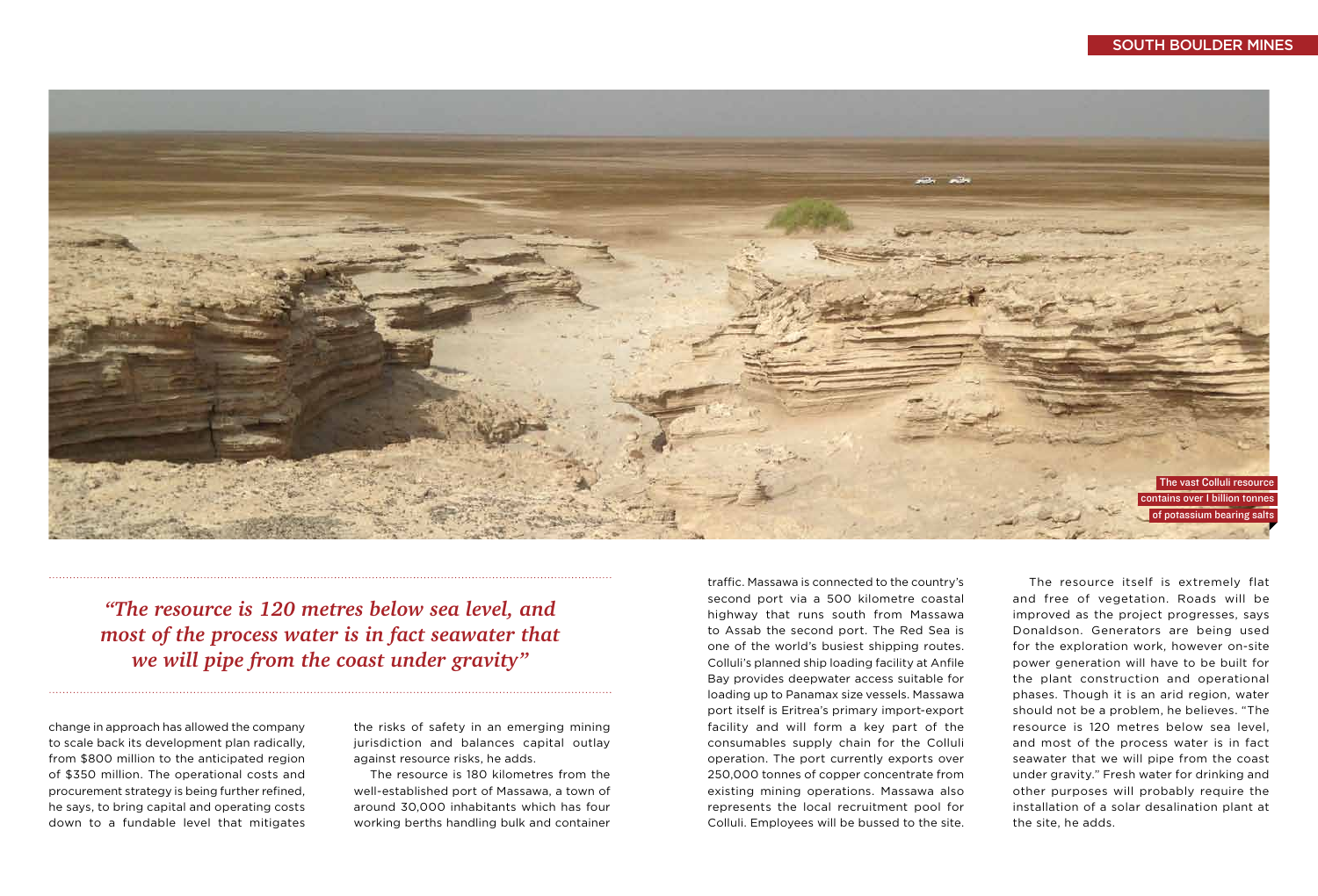#### South Boulder Mines

 $\textcircled{1}$  +618 6315 1409  $\boxtimes$  info@southbouldermines.com.au **www.southbouldermines.com.au**

#### South Boulder Mines

*"We think these are marketable products because of our proximity to the coast and the low logistics cost of bringing them to market"*

Apart from the potassium chloride potential already mentioned the resource contains 200 million tonnes of magnesium chloride and there are other by-products of the mine that could be sold. Chief among these is a large quantity of high quality rock salt and plenty of gypsum. "We think these are marketable products because of our proximity to the coast and the low logistics cost of bringing them to market."

> soon as the PFS is finished we will start the process of obtaining funding and getting our mining licence established so we can get into production as fast as possible," concludes Paul Donaldson. "As far as we are concerned, keeping up momentum on the upfront work is critical and as soon as the definitive study is finished we will commence the design engineering of the processing plant - probably towards the third quarter of 2015 - so that when we secure funding we can go into construction as fast as possible." **BE**

The partnership with a government ministry does a lot to take the risk out of the project, as it ensures full cooperation with permitting, access to the port and highway authorities and the many other official agencies that are involved. That is a factor in getting Colluli products to world markets with as little delay as possible. A pre-feasibility study (PFS) was initiated in May 2014 for the production of potassium sulphate from the various potassium bearing salts in the resource, and this is expected to be completed in early 2015, with the final definitive feasibility study (DFS) completed in the second half of 2015. Environmental studies supporting the project are well advanced. Eight baseline assessments were submitted to the Eritrean Ministry of Energy and Mines in August of this year as part of a three stage submission process to ensure sufficient time is allowed to address any concerns - though none are anticipated. "As



#### Paul Donaldson **CEO & MD**

Paul was appointed as CEO in February 2013 and joins South Boulder from a series of senior management roles spanning more than 20 years with BHP Billiton ("BHP"). Mr Donaldson holds a Masters Degree in Business and Technology from the University of NSW, and a degree in Chemical Engineering from the University of Newcastle. Paul has extensive operational experience in management of large scale open cut mines, mining development projects, and supply chain management, which is complimented by commercial, marketing and strategic roles which have focussed on product quality, pricing, placement and integration with multisite supply chains.